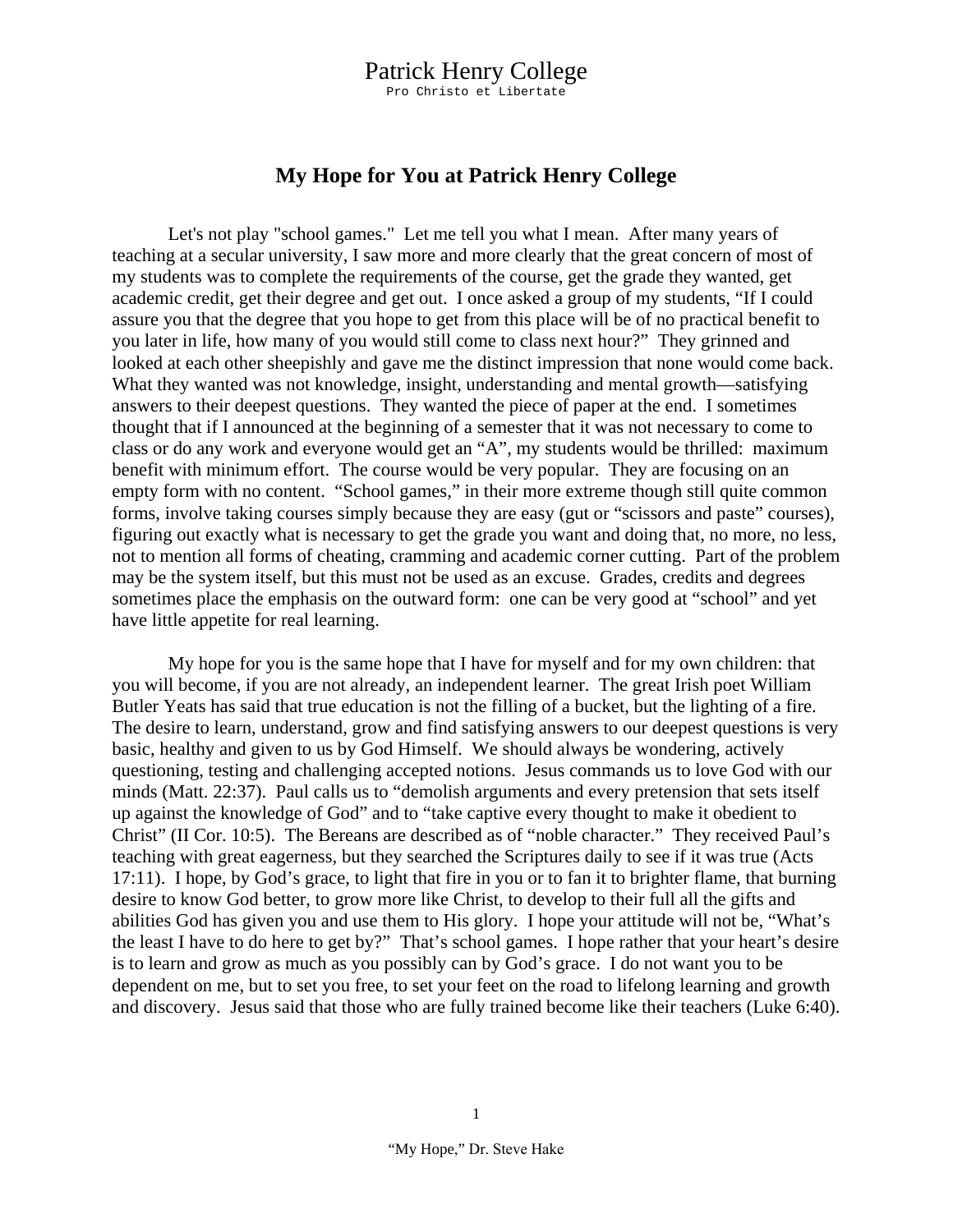## Patrick Henry College

Pro Christo et Libertate

This kind of growth and excellence does not come easily or overnight. I commend to you Richard Taylor's devotional classic *The Disciplined Life* (Bethany House). We live in an indulgent and decadent culture, and this is one big reason that very little true learning is taking place. Turn off your TV (better yet put it out with the trash), and get serious about digging into the Book and books. Many in the world today are drifting because they have nothing to live for and no reason to exert themselves. As Christians, we serve a great King and have every reason to be all that He wants us to be. My hope is that you will internalize the external disciplines of your coursework here and run with this knowledge and these skills as far as the Lord enables you.

Some years ago I read *Fit or Fat* by Covert Bailey and the idea of aerobics finally clicked. I determined my training rate and began to push myself through the various thresholds he describes. I vividly remember, after training indoors all winter, attempting a cross country run in the spring. I ran seven miles and felt like I could keep going forever. A few months earlier even the thought of running seven hundred yards would have been nearly fatal. I was thrilled and felt a great sense of freedom. I often challenged my college students in Taiwan to a long distance run to shame them at twenty to keep up with a relic in his forties.<sup>[1](#page-1-0)</sup> I couldn't have kept up at twenty with myself at forty. I believe that God designed the human body to be aerobically fit and that this is part of what it means to love God with our strength. But many today who do have fit bodies have flabby minds and don't even realize it. Loving God with our minds involves what might well be called mental aerobics. Just as we can never extend our physical limits without rigorous training, so we will never know the great potential of our minds without serious and sustained effort. Don't let the world's minimal expectations set your limits: develop the mind God has given you!

But develop your mental abilities in a balanced way in the context of developing *all* your abilities. Loving God with our minds comes in the context of loving him with our heart, soul and strength (Matt. 22:37)--*each* of these is vitally important. We might think of these as including the four basic aspects of our personalities: spiritual, intellectual, emotional/social and physical. Jesus grew in wisdom, stature, and in favor with God and man (Luke 2:52). Richard Nelson Bolles, in *The Three Boxes of Life*, talks about learning, working, and relaxing. His main point is that these three basic aspects of life are often compartmentalized, but should be integrated. When young we spend most of our time learning, as adults working, and after retirement relaxing. A more Biblical balance is reflected when young, mature and elderly all learn, work and rest as they have opportunity, and when whole families learn, work and rest together as much as possible. All three of these activities are important, commanded by God, a needed blessing and a great source of joy and satisfaction. We follow Jesus, who did *all* things well (Mark 7:37). A great part of godly living is balance, bearing fruit in *every* good work (Col. 1:10). Our family tries consciously to live by what we call our "five daily priorities": love God, love each other, work, learn and rest together. If as a young person you have the opportunity to spend much of your time learning, rejoice and make the most of it, but remember that work is also something God calls us to and is a great blessing, and rest is also very important for health of soul as well as body. If, on the other hand, you find that you have heavy work

<span id="page-1-0"></span><sup>&</sup>lt;sup>1</sup> By God's grace I can still say the same thing today, in my fifties.